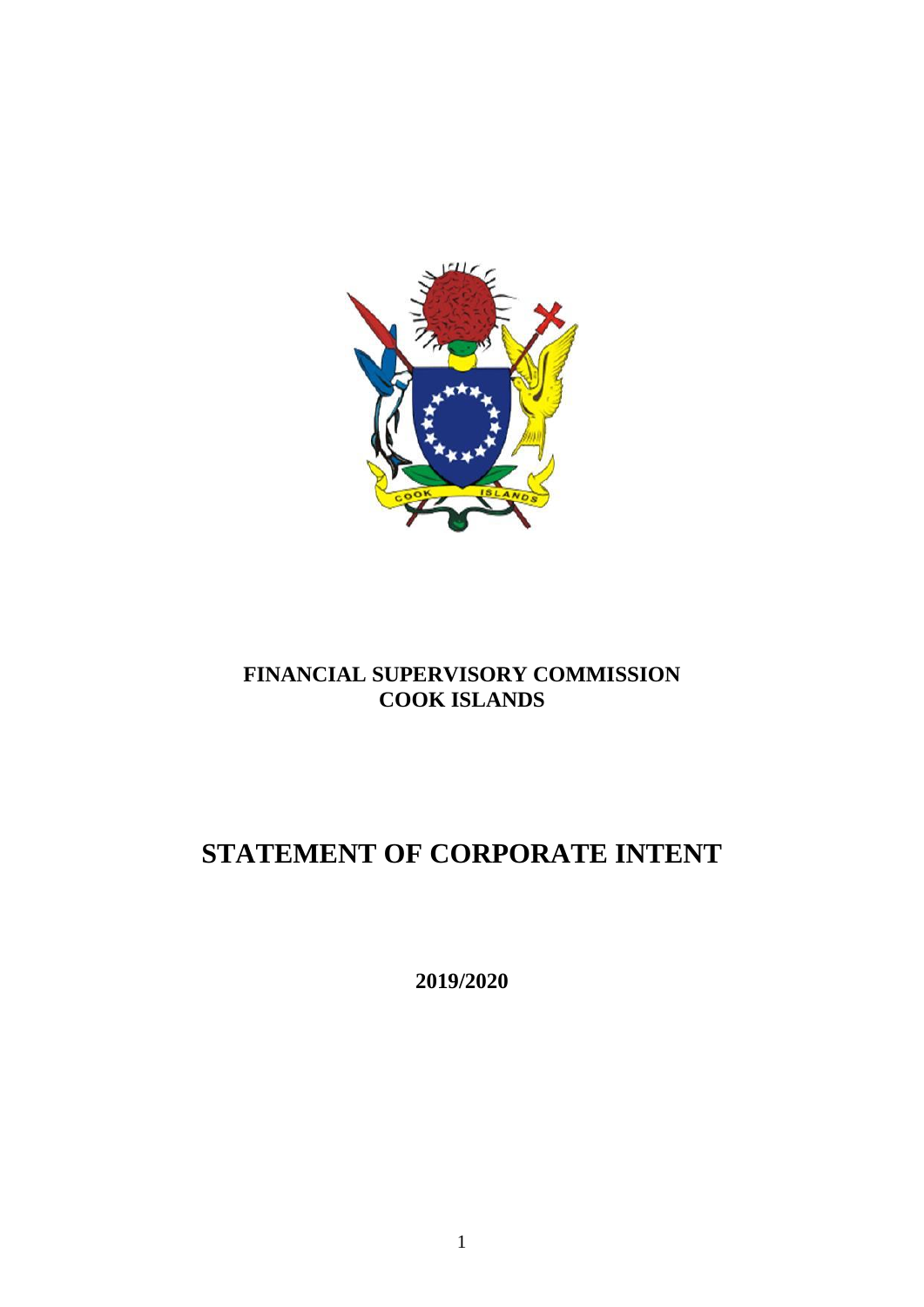# **Financial Supervisory Commission**

# **Statement of Corporate Intent: 2019/2020**

#### **Introduction**

The Financial Supervisory Commission was established, by the Financial Supervisory Commission Act 2003, on 3 June 2003 by determination of the Queen's Representative through Order in Executive Council.

The Board of the Commission comprises:

Geoff Stoddart, Chairman Fletcher Melvin Christina Newport Madeilene Sword Gaye Whitta

This Statement of Intent is issued by the Commission for the purposes of section 27 of the Financial Supervisory Commission Act 2003. It covers the year 1 July 2019 to 30 June 2020 and as required by section 27 comments, insofar as is practicable, on the next financial year to 30 June 2021 and beyond.

#### **Vision of the Commission**

The vision of the Commission is:

*To be a financial regulator that is committed to excellence, integrity and supportive of growth and development of the Cook Islands financial services centre.*

#### **Mission Statement of the Commission**

The mission statement of the Commission is:

*To oversee an effective and efficient prudential and investigative supervision regime applying risk-based, and intelligence-led, policies in line with internationally accepted best practice.*

#### **Objectives of the Commission**

The objectives of the Commission are: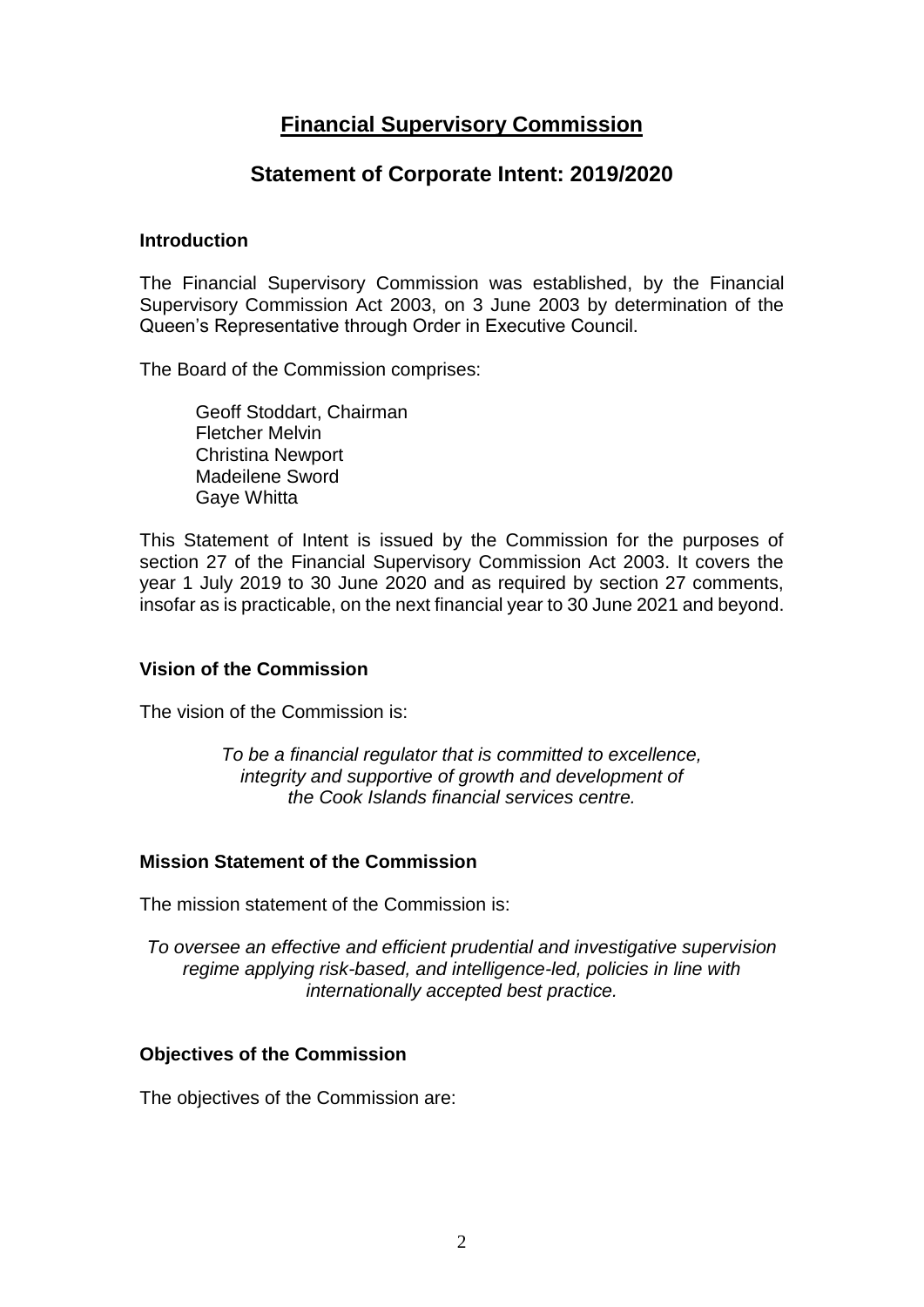- To supervise licensed financial institutions to determine whether they are in sound financial condition and are complying with their governing legislative and supervisory requirements;
- To advance and administer a supervisory framework which complies with internationally accepted standards and promotes the adoption of policies and procedures designed to control and manage risk;
- Through the supervision of licensed financial institutions, to promote financial stability and sound business practice and to assist the Cook Islands Government to prevent the use of licensed financial institutions for financial crime, money laundering, financing terrorism and proliferation;
- To assist the financial sector to develop through establishing and maintaining an internationally credible regulatory and supervisory regime;
- To operate the Registries of International Companies, International Trusts, International Partnerships, Limited Liability Companies and Foundations to a professional standard;
- To facilitate the prevention, detection, investigation and prosecution of money laundering, the financing of terrorism, proliferation of weapons of mass destruction and other serious offences in the Cook Islands;
- To co-ordinate the implementation of the Cook Islands anti-money laundering and countering the financing of terrorism and proliferation (AML/CFT) strategy 2017/20;
- To facilitate the collection, analysis and dissemination of financial intelligence relating to suspicious financial activity to the appropriate domestic and international authorities in a timely manner;
- To continue the ongoing assessment of threat and risks to the Cook Islands AML/CFT; and
- To work with government partners to facilitate the development of a cybercrime strategy and prevention programme relevant to identified cyber threat and risks.

The Commission is the licensing authority of "licensed financial institutions" and will monitor the performance of the licensees against those standards imposed by the legislation which the Commission administers.

"Licensed financial institutions" are banks licensed pursuant to the Banking Act 2011, trustee companies licensed pursuant to the Trustee Companies Act 2014, insurers licensed pursuant to the Insurance Act 2008, captive insurance entities licensed pursuant to the Captive Insurance Act 2013 and money changing and remittance businesses licensed pursuant to the Money Changing and Remittance Businesses Act 2009.

The Commission will administer the following enactments:

- Banking Act 2011
- Captive Insurance Act 2013
- Currency Declaration Act 2015/16
- Digital Registers Act 2011
- Financial Intelligence Unit Act 2015
- Financial Supervisory Commission Act 2003
- Financial Transactions Reporting Act 2017
- Foundations Act 2012
- Insurance Act 2008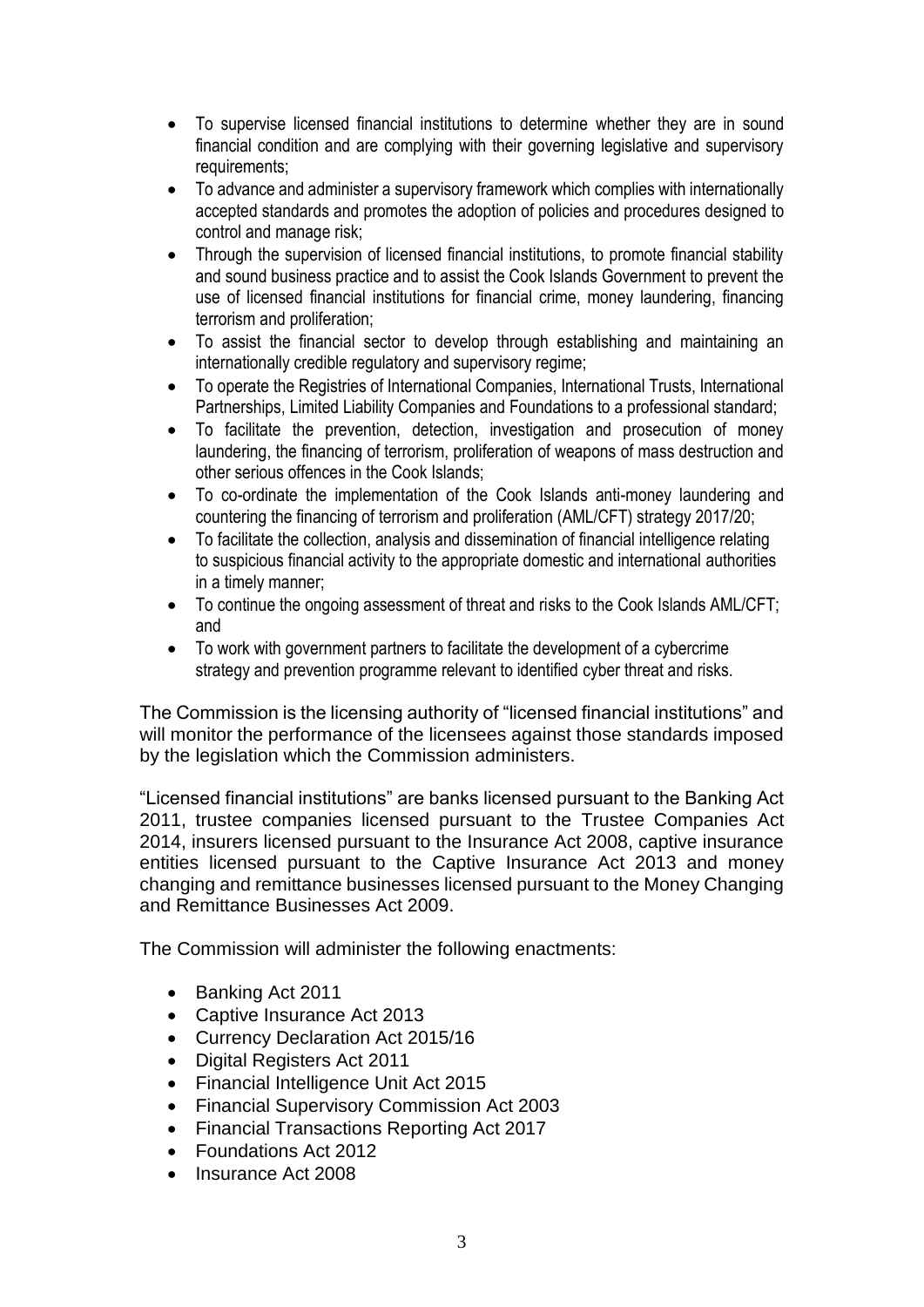- International Companies Act 1981/82
- International Partnerships Act 1984
- International Trusts Act 1984
- Limited Liability Companies Act 2008
- Money Changing and Remittance Businesses Act 2009
- Trustee Companies Act 2014

The recent Financial Transactions Reporting Act 2017 is a material new piece of legislation which will continue to be actively administered by the Financial Intelligence Unit throughout 2019/20. This Act, replacing the FTR 2004, represents a significant enhancement to the Cook Islands regime to combat financial misconduct and the commission of serious offences by monitoring certain transactions.

Whilst monitoring compliance by all reporting institutions with the FTR Act 2017, the Financial Intelligence Unit will continue to also administer the Financial Transaction Reporting (Maritime Cook Islands) Regulations 2017 which specifically address the due diligence and compliance requirements of the Cook Islands international shipping registry.

Following a review of the Insurance Act 2008, over the past two years, introduction of new insurance legislation is scheduled to be completed in 2019/20 with the intention of simplifying the current legislation.

In addition, in 2018/19, the Government committed to amending Cook Islands legislation to meet the European Union's Code of Conduct Group requirements on preferential tax regimes. This includes amendments to the Banking Act 2011, Captive Insurance Act 2013, International Companies Act 1981/82 and Insurance Act 2008; all of which the Commission administers. The focus of the amendments is to remove tax exemptions for international companies. As a consequence this may result in increased re-domiciling out of the Cook Islands. While it is intended that the amendments will be enacted in 2019/2020, there will be a three-year transition period before the changes apply to current international companies. Accordingly, no reduction of activity has been specifically budgeted for, in relation to these changes, for the 2019/2020 year.

The Commission is required to make recommendations to the Minister of Finance for legislative, administrative or other action which will facilitate the objectives of the Commission in developing and regulating the integrity of licensed financial institutions.

The Commission will consider the appropriateness of some form of financial regulation and supervision being proposed to the Minister in respect to the Sovereign Wealth Fund and the Cook Islands National Superannuation Fund.

Government's policy in relation to the Commission is to promote and support the Commission in its objectives and functions as an independent institution, free from Government direction in regards to performance of its statutory functions and duties.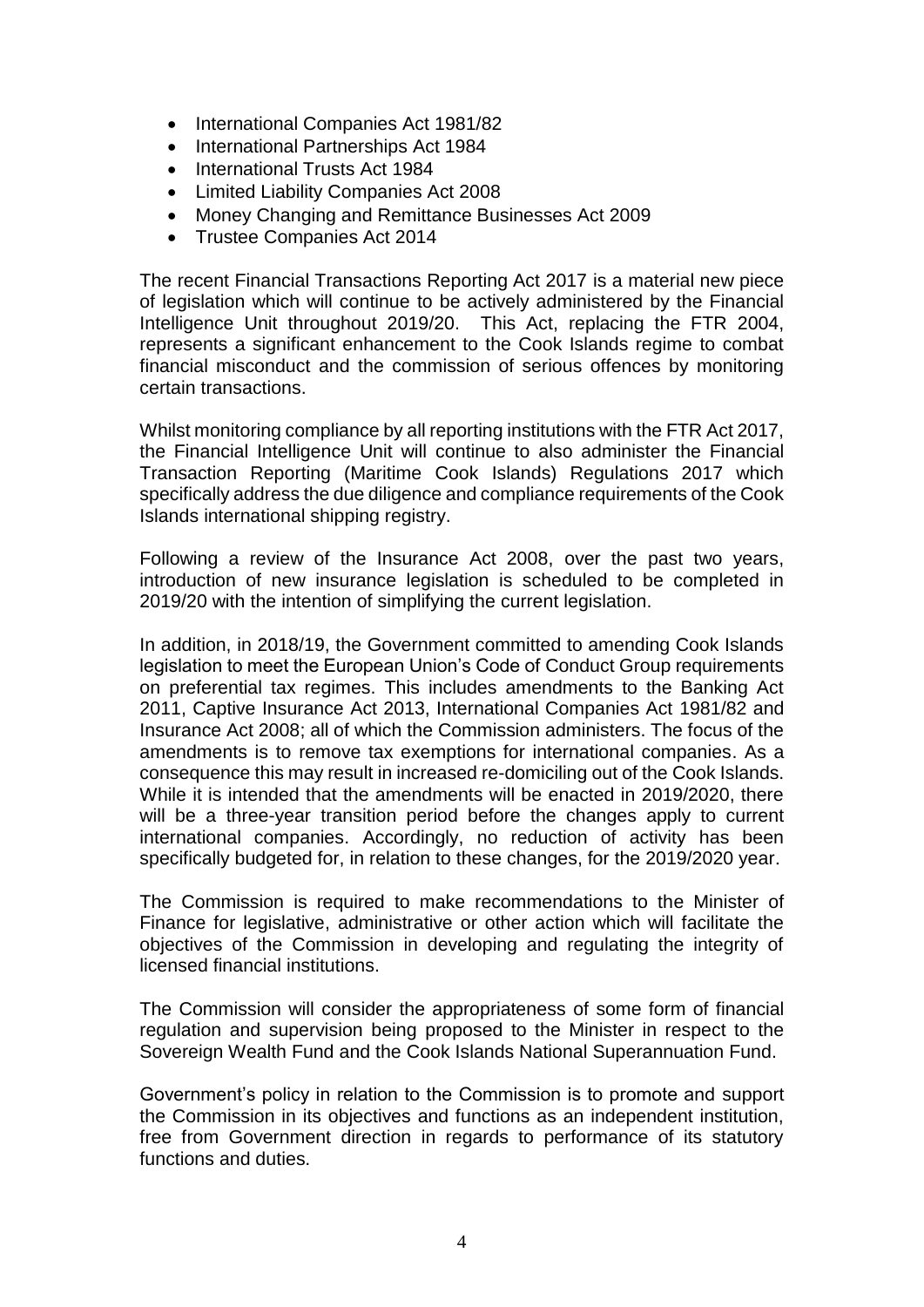The Commission is funded directly from the financial industry via annual licence fees and international entity registry related fees.

The Commission will continue to act as a good employer, as that term is defined in the Public Service Act 2009.

These objectives will apply for the year commencing 1 July 2019 and for the foreseeable years to follow.

## **Nature and scope of activity to be undertaken during the year commencing 1 July 2019**

The Commission will undertake all such activities in this section on a timely and proper basis.

#### **a) Supervision and Regulation**

A risk based, targeted focus, onsite inspection will be conducted on the majority of banks licensed in the Cook Islands during the year to 30 June 2020.

The Commission will continue to place emphasis on comprehensive offsite supervision through the review of quarterly data and annual audited financial statements, as a risk-based approach continues to be embedded into our supervision regime of all licensed institutions, particularly in respect to the banking and insurance sector.

Compliance reviews of the financial transactions reporting requirements will be an ongoing activity during the year. Attention will continue to be directed towards those licensees who are deemed higher risk; namely those involved in international business.

An onsite examination of each licensed Cook Islands based insurance provider will be conducted to ensure ongoing compliance with the Insurance Act 2008, Insurance Regulations 2009 and the Insurance Code 2010.

Similarly, an onsite review to the administering Trustee Company will be undertaken for every Captive Insurer licensed in the Cook Islands. Where feasible, these visits will be scheduled to coincide with the timing of board meetings held in Rarotonga by those licensees.

The Commission will continue to conduct offsite analysis of licensed insurance intermediaries, and build upon relations with the home regulators, to maintain an appropriate level of supervision of these licensees.

Given the level of risk associated with this line of business, onsite supervision visits to all licensed Trustee Companies will continue to be undertaken in 2019/20. The 2019/20 focus will be on compliance with the Group of Finance Centre Supervisor's standard on the Regulation of Trust and Company Service Providers within the context of the Cook Islands regulatory regime.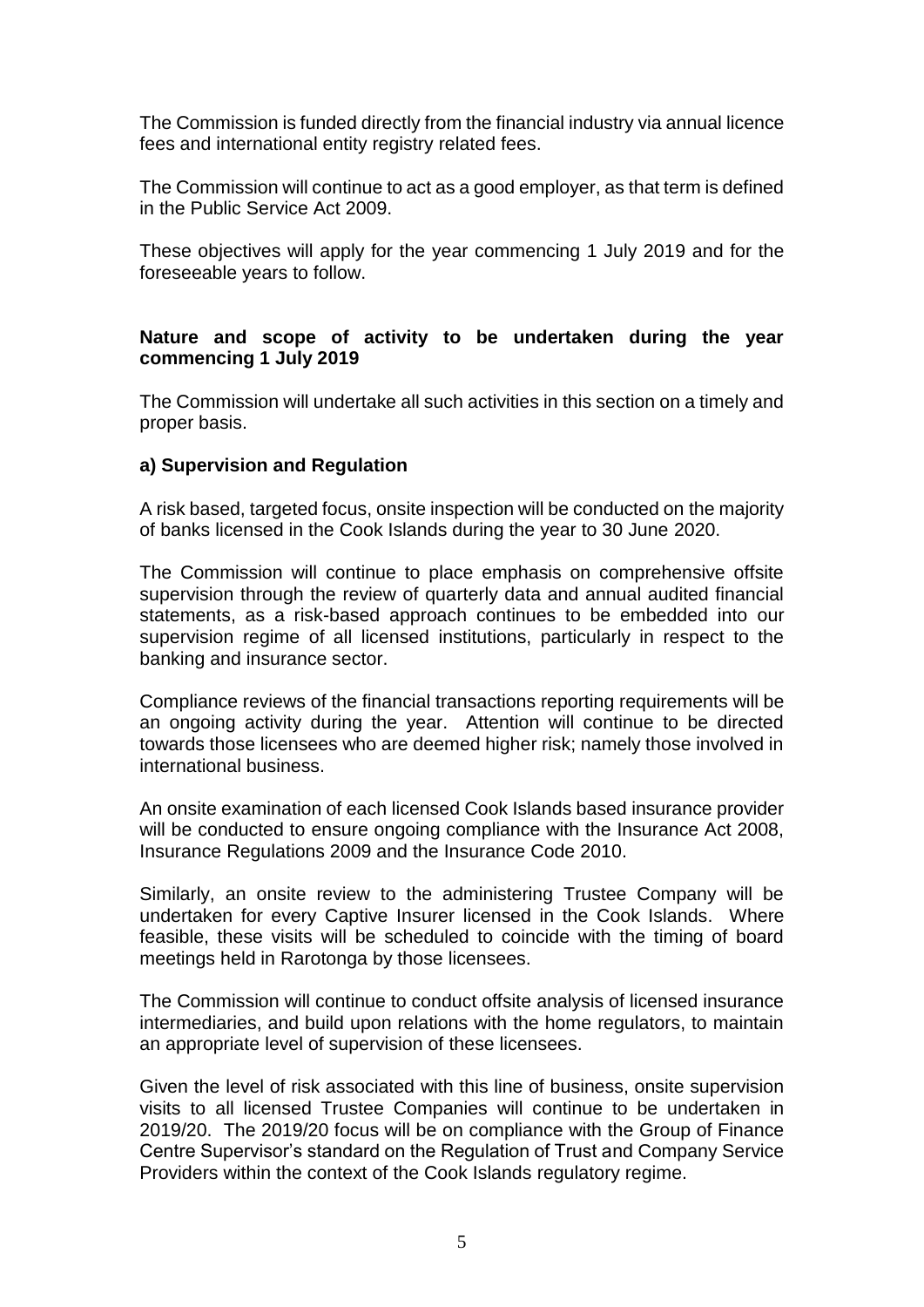# **b) Financial Intelligence Unit (FIU)**

The Commission's staff will carry out the functions and responsibilities of the FlU upon delegation by the Head of the FIU.

This includes:

The implementation and consolidation of the Board policy directions to the Head of the FIU relating to FIU operational independence.

The regulation and conduct of compliance examinations for all Reporting Institutions in the Cook Islands as required by the Financial Transactions Reporting Act 2017. To continue to improve the effectiveness of the Cook Islands AML / CFT regime combined with a risk based approach.

To continue to perform its intelligence gathering function, the receipt, analysis, and dissemination of that analysis to counterpart agencies, where appropriate, for the investigation of financial misconduct, terrorist financing and the proliferation of weapons of mass destruction. To review the SAR process and enhancing and improving the analysis function.

To work with other Law Enforcement agencies to improve intelligence gathering capabilities with the aim of improving overall effectiveness in the detection of serious and organised crime.

To investigate and prosecute offences committed under the Financial Intelligence Unit Act 2015, Currency Declaration Act 2015/16 and the Financial Transactions Reporting legislation.

To promote and develop an Asset Recovery strategy that will include parallel financial investigation and the pursuit and recovery of the proceeds of crime in acquisitive criminal cases.

The Commission, through the FIU, will work with other government stakeholders to develop a cybercrime strategy and cyber prevention programme.

The Commission, through the FIU, will collate statistics and information to enable the conduct of effective strategic analysis to inform risk assessments. The FIU will continue to coordinate with key national stakeholders in maintaining the national money laundering and terrorism financing risk assessment for the Cook Islands.

The Commission, through the FIU, will continue to actively participate in other National Committees including the AML/CFT Coordinating Committee, Combined Law Agency Group, Anti-Corruption Committee and the Cook Islands National Intelligence Taskforce.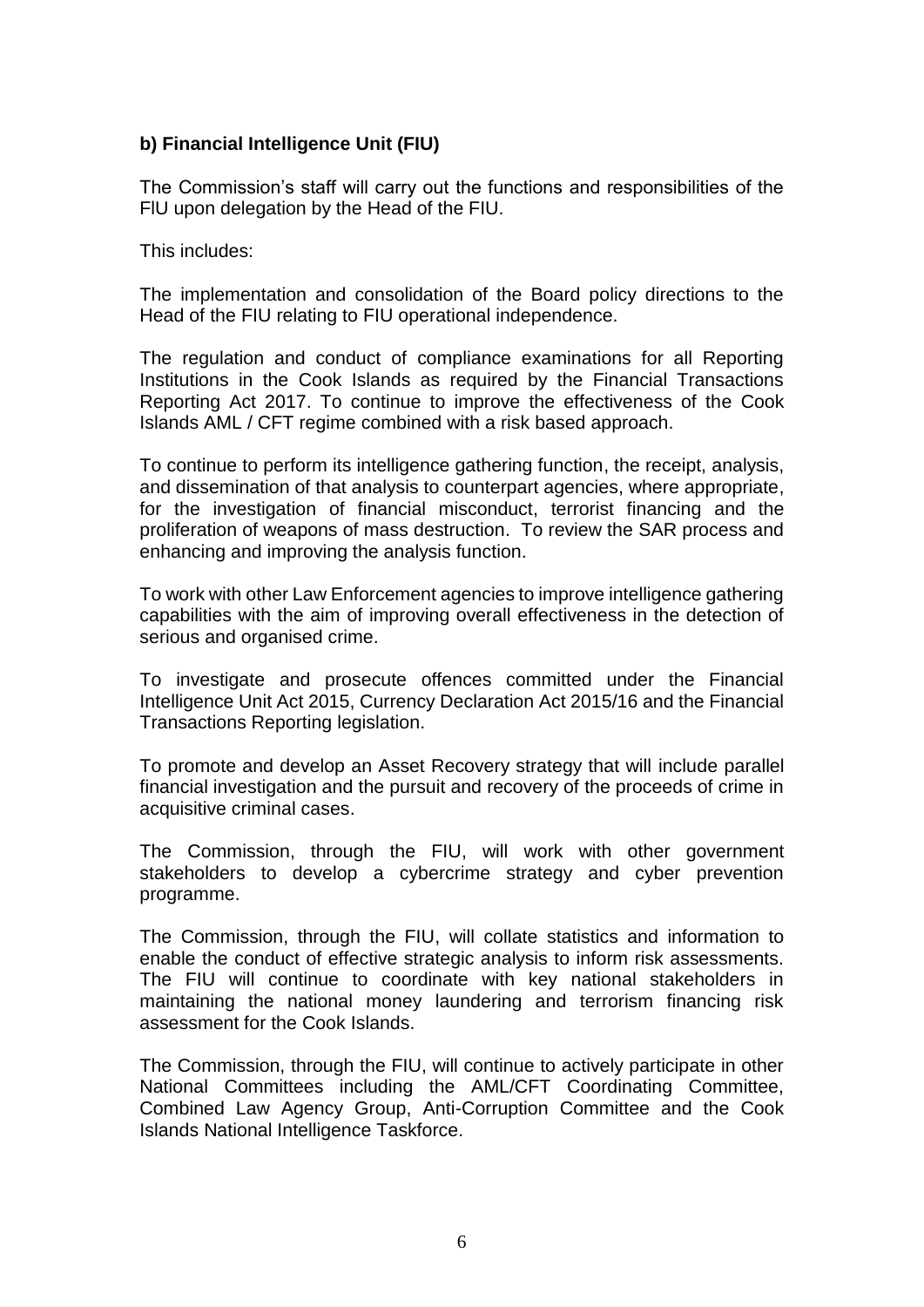In conjunction with the Commission, to assess and implement as appropriate the recommendations of the 2018 Mutual Evaluation Report.

# **c) Registry of International Entities**

The FSC Registry will continue to utilise exception reporting capabilities, where available, to ensure focussed review of new and ongoing registrations throughout 2019/20 and future periods.

The Commission will continue to administer the legislation for which it is responsible, including the registration and renewal of international companies, international trusts, international partnerships, limited liability companies and foundations.

Recognising the pending need for a central register capturing beneficial ownership details, along with the intention to move the foundations register online, it is intended that the proposed online registry upgrade will proceed in 2019/20.

The Registrar will continue to administer effective systems of control to ensure every effort is made to identify any bona vacantia assets, remaining in deregistered international companies, which have vested with the Registrar. These assets will then be realised, as per the manner prescribed in the International Companies Act 1981/82, ensuring maximum return of funds to the Crown.

The material funds that vested in the Registrar in 2018/19, that are required to be held in trust for six years before forfeiting to the Crown, will remain subject to systems of tight internal control.

#### **d) International and Domestic Liaison**

The Head of the FIU will represent the Commission at the annual Egmont meetings. This participation will support the ongoing enhancement of the FIU ensuring that these developments are informed by international standards and best practice with regards to financial intelligence. As a member and participant of both the Egmont Asia-Pacific regional group and the Technical Assistance and Training Working Group, the FIU will continue to build and develop international relations and cooperation; to improve the effectiveness of the FIU.

The FIU is part of the Egmont Centre of FIU Excellence and Leadership (ECOFEL) project. The goal of this project is to protect, position and promote FIU's within their national systems. ECOFEL will deliver the development of capability, excellence and leadership (to individuals and FIU's) to lead national and international efforts to combat ML/TF and major predicate offences. This could include courses, mentoring, coaching, staff exchanges, library of reference materials, as well as new ways of development of capability that may be introduced over time.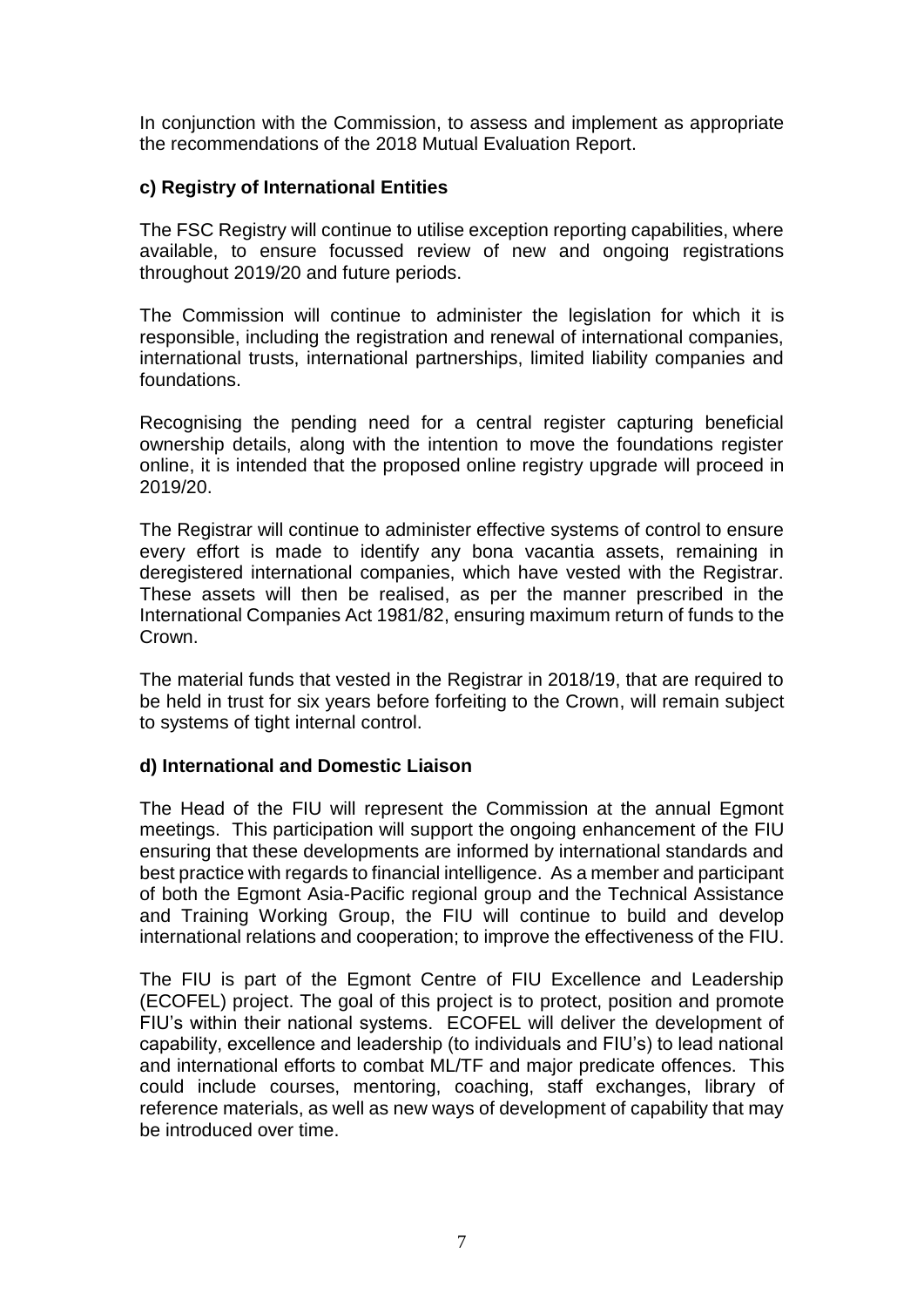In addition, the Head of the FIU will continue to participate at the Asia Pacific Group (APG) Annual Plenary Meeting and, where relevant, the APG Typologies Workshop. The Head of the FIU, as the FIU and Law Enforcement evaluator on the Solomon Islands Mutual Evaluation, will be part of the team tabling the Solomon's MER at the Plenary in Canberra in August 2019.

The FIU will continue to contribute and support the Asset Recovery Inter-Agency Network – Asia Pacific (ARIN-AP) and continue to participate in the Association of Pacific Islands Financial Intelligence Units.

The FIU will proactively seek technical support and funding through the relevant and appropriate international organisations including APG, ECOFEL, ARIN-AP, FATF – TREIN, World Bank and the UNODC.

The Commission will liaise with the Australian Prudential Regulation Authority (APRA) and the Bank of Papua New Guinea (BPNG), as home regulators, of the Cook Islands branches of ANZ and Bank South Pacific, respectively. The Commission will partake in all ANZ and BSP Supervisory College telephone conference calls organised throughout this statement of corporate intent year.

The valuable working relationship developed with the Reserve Bank of New Zealand will continue to be built upon during the 2019/20 year. The Commission is pleased to be hosting the RBNZ Governor, Mr Adrian Orr, during his visit to the Cook Islands in July 2019.

Likewise, in 2019/20 relationships will continue to be developed with home supervisors of insurance licensees, in particular with the Reserve Bank of Fiji and the Central Bank of Samoa.

As in previous years, the Commission will participate as an active member of the Group of International Finance Centre Supervisors (GIFCS) and will be represented at the annual and half yearly meetings of the group. The Commission will utilise the Multilateral Memorandum of Understanding between members to maximise sharing with, and obtaining of, information from other member regulatory bodies.

Likewise, the Commission will be represented by the Deputy Commissioner at the annual meeting of the Group of International Insurance Centre Supervisors (GIICS) in London in July 2019. The Commission will continue to actively partake in the GIICS professional development conference calls throughout the period under review.

Technical assistance will continue to be sought from the Pacific Financial Technical Assistance Centre (PFTAC), the International Monetary Fund, APRA through its Pacific Governance Support Programme and the Financial Stability Institute. However, the focus during 2019/20, will be on the bi-annual PFTAC mission visits in line with the 'Supervision Framework Enhancement Strategy and Technical Assistance Plan 2017/19' entered into with PFTAC in June 2017 and concluding at the end of the 2019/20 year.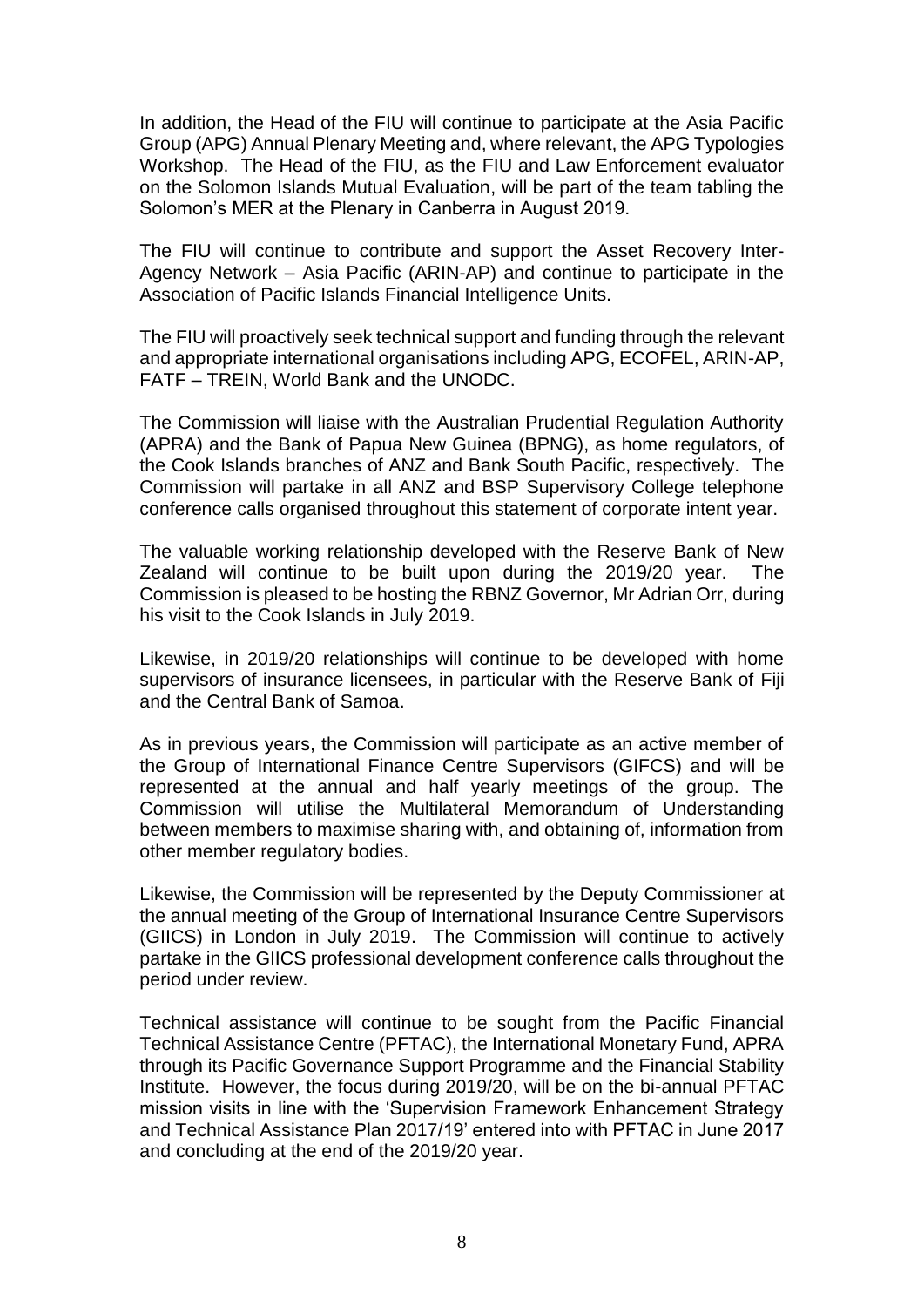The Supervision Manager will attend the Association of Financial Supervisors of Pacific Countries (AFSPC) one-week Annual Meeting in Tonga in August 2019. The AFSPC regional forum is overseen by PFTAC and comprises financial regulators from twelve jurisdictions across the Pacific.

The annual meeting of the ADB APEC Financial Regulators Training Initiative (FRTI) will be conducted via teleconference this year. This is a forum conducive to securing in-country training opportunities with the Commission already scheduled to host a FRTI Seminar on 'Regulation and Supervision of Financial Services through mobile electronic money & other digital payments' late 2019.

The Commission will consider hosting other conferences and workshops deemed beneficial for staff of the Commission, FIU and other key crown agencies in the Cook Islands.

The Commission will liaise with the Financial Services Development Authority (FSDA) to continue to assist, where possible, with the development of the Cook Islands international financial centre. This may require the participation of a member of the Executive in representing the strength of the regulatory environment of the Cook Islands at some international fora, much akin to the roadshow of 2017.

The Commission will review any proposals for legislative change that may be put forward in promoting the financial industry in the Cook Islands, against the desire to ensure that there is no compromise of the continuing advancement in the standard of financial regulation.

The Commission will continue to liaise with industry, via the Trustee Companies Association and the Bankers Association, in respect to issues facing the respective licensees.

#### **e) Legislation**

The Commission will report on a periodic basis to the Minister of Finance on the legislation administered by the Commission and advise the Minister on any amendments recommended by the Commission, generally to enhance the performance of the Commission and the achievement of its objectives.

#### **f) Miscellaneous**

The Commission will continue to evaluate its governance procedures and look for opportunities to benchmark against other regional and international organisations. In this regard, the Commission is scheduled to undertake a comprehensive self-assessment of its application of the GIFCS Trust and Service Corporate Providers standard during 2019/20; this will then be subject to review by GIFCS.

The Commission will embrace the recommendations for enhancement to the Financial Intelligence Unit and Supervision's procedures as identified in the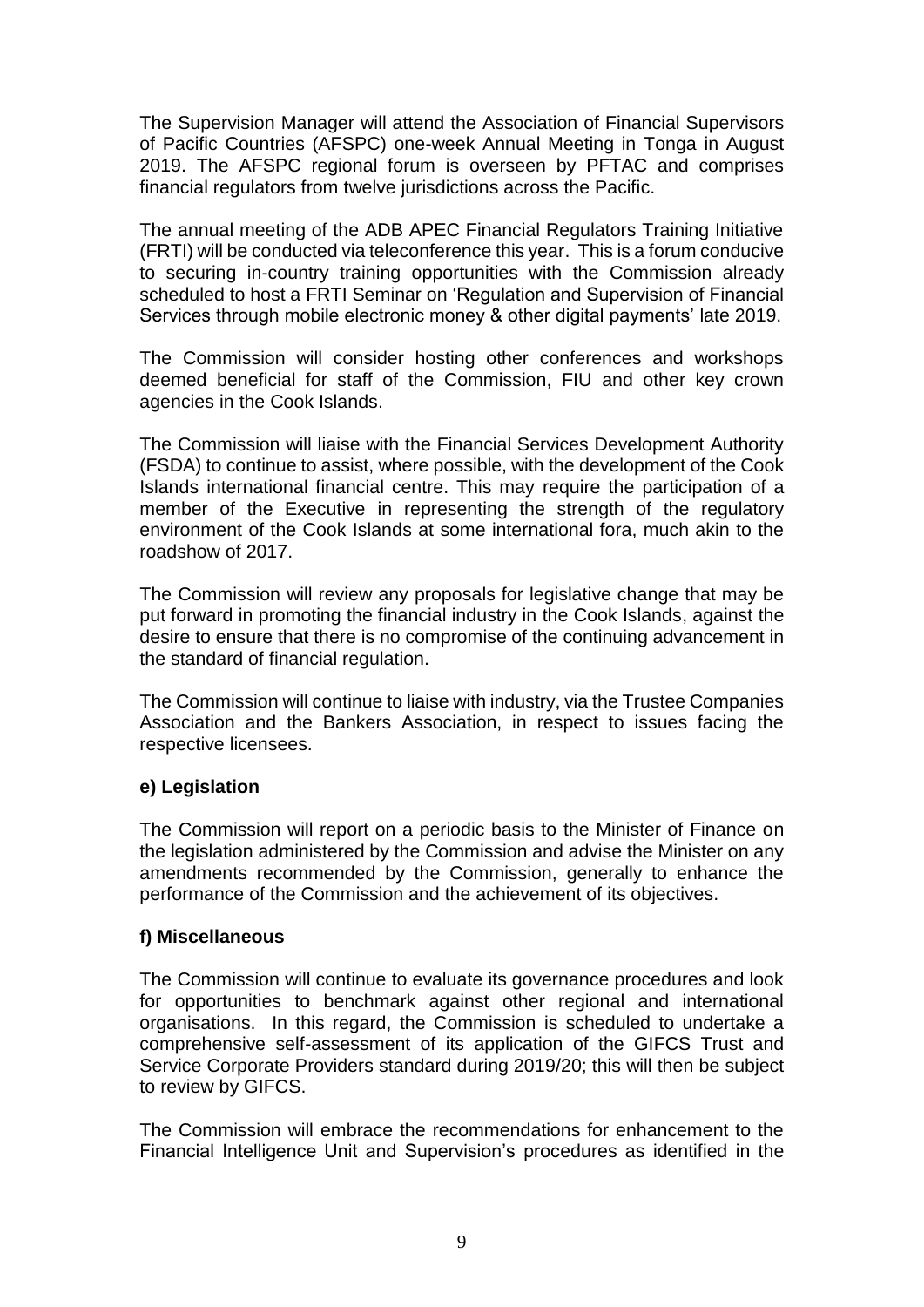2018 Mutual Evaluation Report primarily in respect to embedding, and fully implementing, the FTRA 2017.

The Commission will consider the findings, and recommendations, of the February 2019 Financial Industry Forum and, where deemed appropriate, seek to implement enhancements sought by industry during the 2019/20 year.

The Commission will continue to monitor developments in respect to pending changes to the Cook Islands Occupational Safety and Health regime, to ensure we are ready to instigate any improvements to our current procedures that may be required to adhere to the new legislation.

Recognising that the Commission's office tenancy agreement concludes on 20 April 2020, the Commission will undertake a review as to the various tenancy options available going forward, and ensure appropriate arrangements have been formalised well before our current lease expires, having exhausted all rights of renewal.

The Commission will continue in its endeavours to raise public awareness of financial scams in an effort to protect Cook Islanders financial assets.

The outcome of the Commission's 2018/19 review, as to the appropriateness of licensing and supervising the Credit Bureau, will determine whether legislative change may need to be undertaken in 2019/20.

Underpinning the Commission's activities for the year will be constant attention to the training of staff and strengthening the Commission's capacity, and ability, to perform its tasks. Continued focus will be given specifically to strengthening supervisory skills and capacity in respect to high risk licensees.

Upskilling of staff, across the Commission, by attending structured training programmes, participation in APRA joint reviews and attendance at international workshops will be encouraged. Three in-country formal training opportunities have already been committed to for 2019/20 including two visits by the PFTAC mission team and a five-day Mobile Money and Digital Payments Supervision FRTI seminar.

#### **Nature and scope of activity to be undertaken during the year commencing 1 July 2020**

The Commission will continue to fulfil its duty to administer legislation for which it is responsible.

Responsibilities of the Commission have grown progressively and are expected to continue to grow, thus it is anticipated that the activities listed below will require continued focus in future years. In particular, but without limiting the extent of the Commission's duties to be performed in the coming years, the Commission will: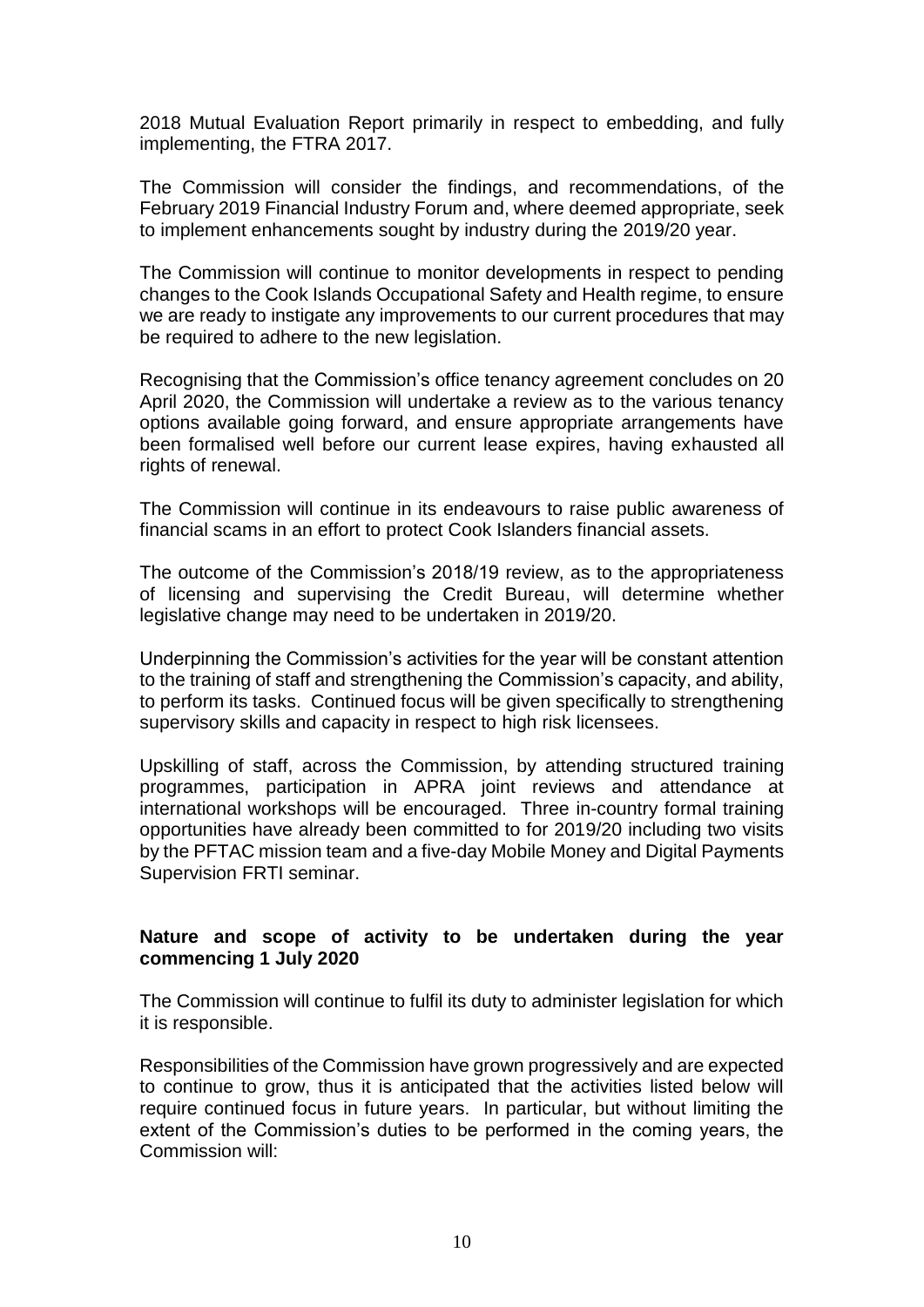(a) Undertake the prudential supervision of the banking business of all banks holding banking licences to carry on banking business in the Cook Islands;

(b) Undertake the prudential supervision of insurers holding licences to conduct insurance business in the Cook Islands;

(c) Undertake supervision of insurance intermediaries licensed to conduct general insurance business in the Cook Islands;

(d) Undertake supervision of money changing and remittance businesses licensed to conduct money changing and remittance business in the Cook Islands;

(e) Undertake supervision of trustee companies licensed to conduct trustee business in the Cook Islands;

(f) Undertake supervision of captive insurance businesses licensed to conduct captive insurance business in the Cook Islands;

(g) Encourage and promote licensed financial institutions to carry out sound practices in relation to prudential matters;

(h) Undertake licensing and approvals of superannuation funds, if draft legislation is enacted and consequent prudential supervision;

(i) Consider and analyse, in a timely manner, all completed applications submitted to the Commission for a licence, registration or authorisation pursuant to any enactment the Commission administers;

(j) Efficiently oversee the requirements for registration and renewal of registration of international companies, international trusts, international partnerships, limited liability companies and foundations;

(k) Investigate and prosecute matters under the Financial Intelligence Unit Act 2015, the Currency Declaration Act 2015/16 and the Financial Transactions Reporting Act 2017;

(l) Perform airport or seaport duties for the purpose of enforcing the Currency Declaration Act 2015/16;

(m) Investigate and review the performance by licensed financial institutions and designated non-financial businesses and professions of their obligations pursuant to AML/CFT compliance;

(n) Seek to develop and improve the Confiscation of the proceeds of crime, through the implementation of the Asset Recovery strategy;

(o) Assist in the management and mitigation of cybercrime and cyber enabled crime through the introduction of preventive measures, education, and where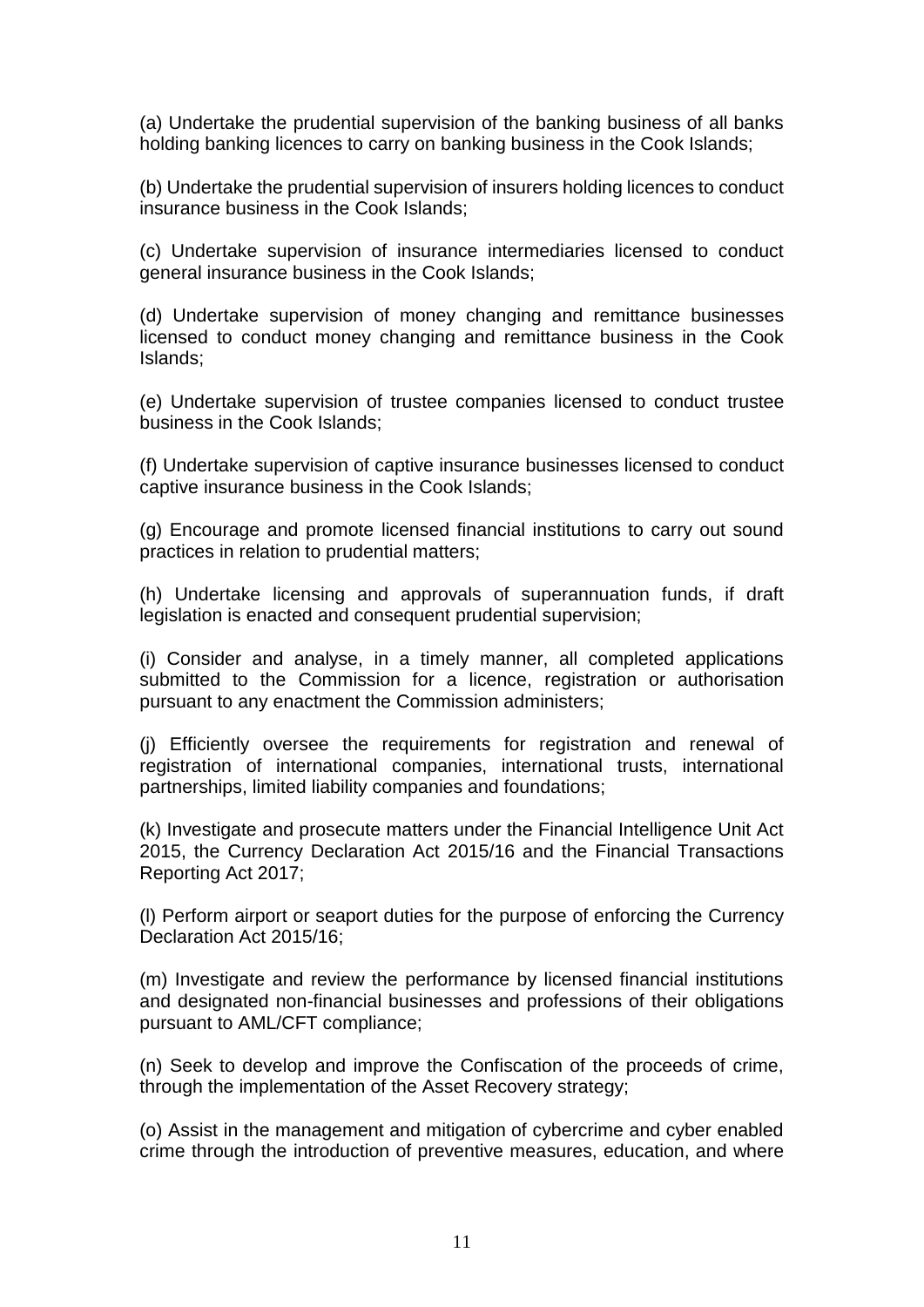appropriate the investigation and prosecution of serious related criminal offences;

(p) Undertake a targeted review of specific high-risk threats and vulnerabilities as part of the national risk assessment of the Cook Islands;

(q) Evaluate the effectiveness of the implementation of the recommendations identified in the 2018 Cook Islands Mutual Evaluation Report; and

(r) Efficiently attend to any other matters brought before the Commission.

The Commission will continue to enhance its capacity and ability to perform its obligations and achieve its objectives by continuing the professional development of staff and ensuring proper resourcing.

The Commission will also continue to report to the Minister of Finance on the suitability of the legislation administered by the Commission.

#### **Performance Targets for the years commencing 1 July 2020 and thereafter**

The Commission will seek to achieve the following targets:

(1) To conduct, as often as deemed necessary, an onsite examination of all banks, insurers, trustee companies, captive insurers and money changing and remittance businesses licensed to carry out business in the Cook Islands. Risk based supervision will assist to determine the level of regulatory oversight applied to licensed institutions.

(2) To undertake offsite reviews of all data supplied by banks, insurers and trustee companies on a regular basis.

(3) To administer new applications for the licence of a financial institution on a timely basis with all applications being determined within the prescribed timeframe upon the receipt of the completed application.

(4) To conduct, in each year, compliance reviews of licensed financial institutions and designated non-financial businesses and professions in respect of the financial transactions reporting regime.

(5) To annually review the operation of each trustee company against the 'Trust and Corporate Service Providers Statement of Best Practice' issued by the GIFCS; and the Trustee Companies Act 2014.

(6) To administer registration and renewal of registration of international companies, international trusts, international partnerships, limited liability companies and foundations efficiently, accurately and without delay.

(7) To keep under on-going review legislation administered by the Commission with a view to recommending amendments where the legislation needs to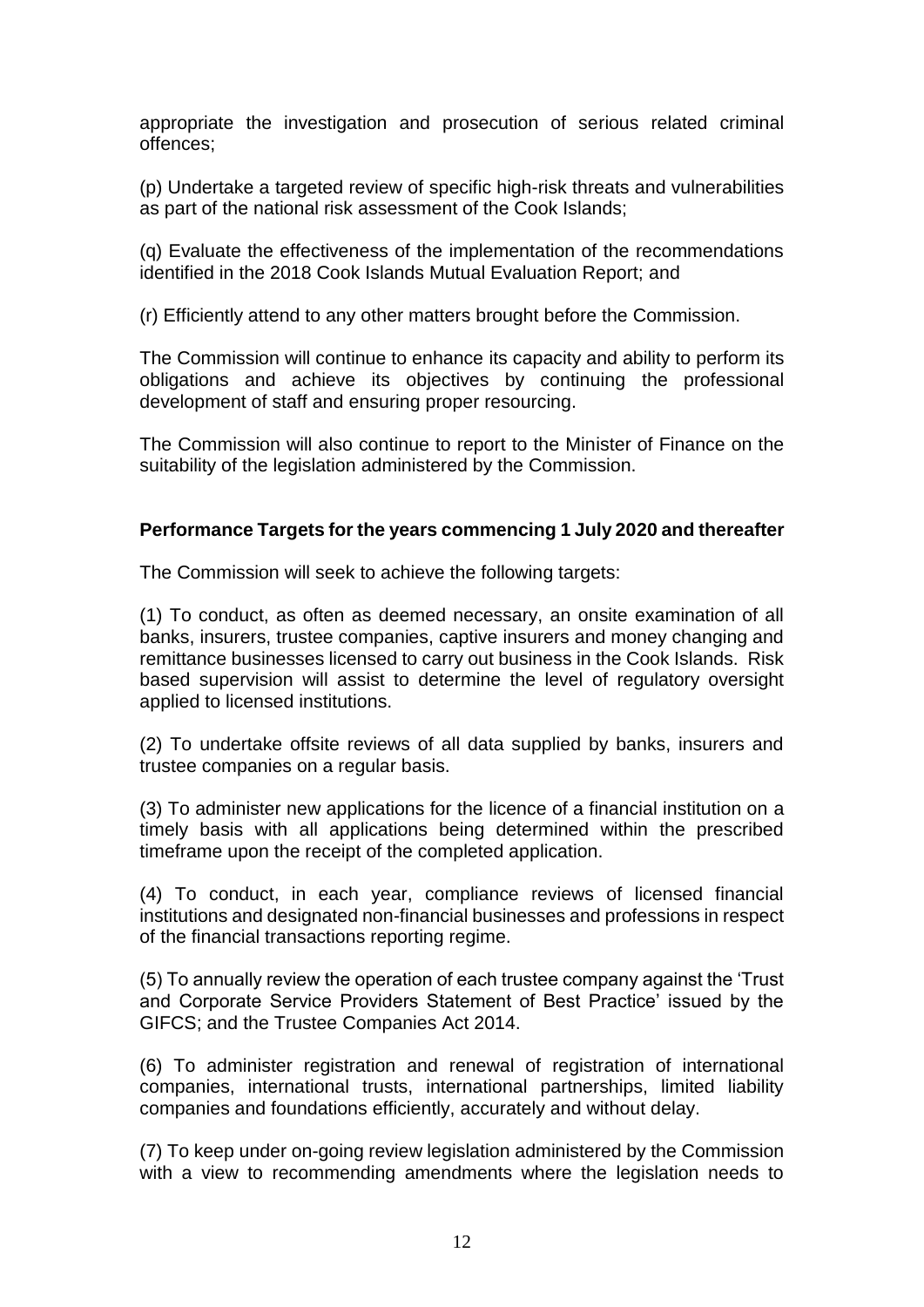reflect changes in the global financial environment, including best international supervisory and regulatory practice.

(8) To enhance the skills of supervisory staff, principally by use of technical training provided by the Pacific Financial Technical Assistance Centre, the International Monetary Fund, the Australian Prudential Regulation Authority, the Financial Stability Institute and other technical assistance programmes including short term training with the Reserve Bank of New Zealand.

(9) To maintain a structured programme for upskilling all staff of the Commission throughout the year.

(10) To report to the Minister of Finance on the legislation administered by the Commission by 30 September each year.

(11) To undertake enforcement action where necessary to achieve the Commission's objectives.

(12) To continue to promote regular analysis of AML/CFT risk within the Cook Islands.

(13) To review policies, procedures and guidelines to administering the Financial Transactions Reporting Act 2017; measuring this against international standards and focussed on the effectiveness of the regime.

(14) To effectively administer and enforce the Financial Intelligence Unit Act 2015, and the Currency Declaration Act 2015/16.

(15) To coordinate the implementation of recommendations arising from the Cook Islands 2018 Mutual Evaluation Report.

(16) To efficiently attend to all other obligations, under the legislation which the Commission has responsibility to administer.

#### **The Financial Resources required to achieve the Performance Targets**

The economic and operational climate within which this jurisdiction, like all small international financial centres, operates remains subject to ongoing pressure to enhance disclosures and increased reporting in line with international best practice. As compliance measures have become more burdensome growth has reduced. Accordingly, the estimates below are prudently based on the assumption that there will be nil growth in the industry during the 2019/20 financial year.

#### **Expenditure**

The estimated expenditure of the Commission for the year ended 30 June 2020 is as follows: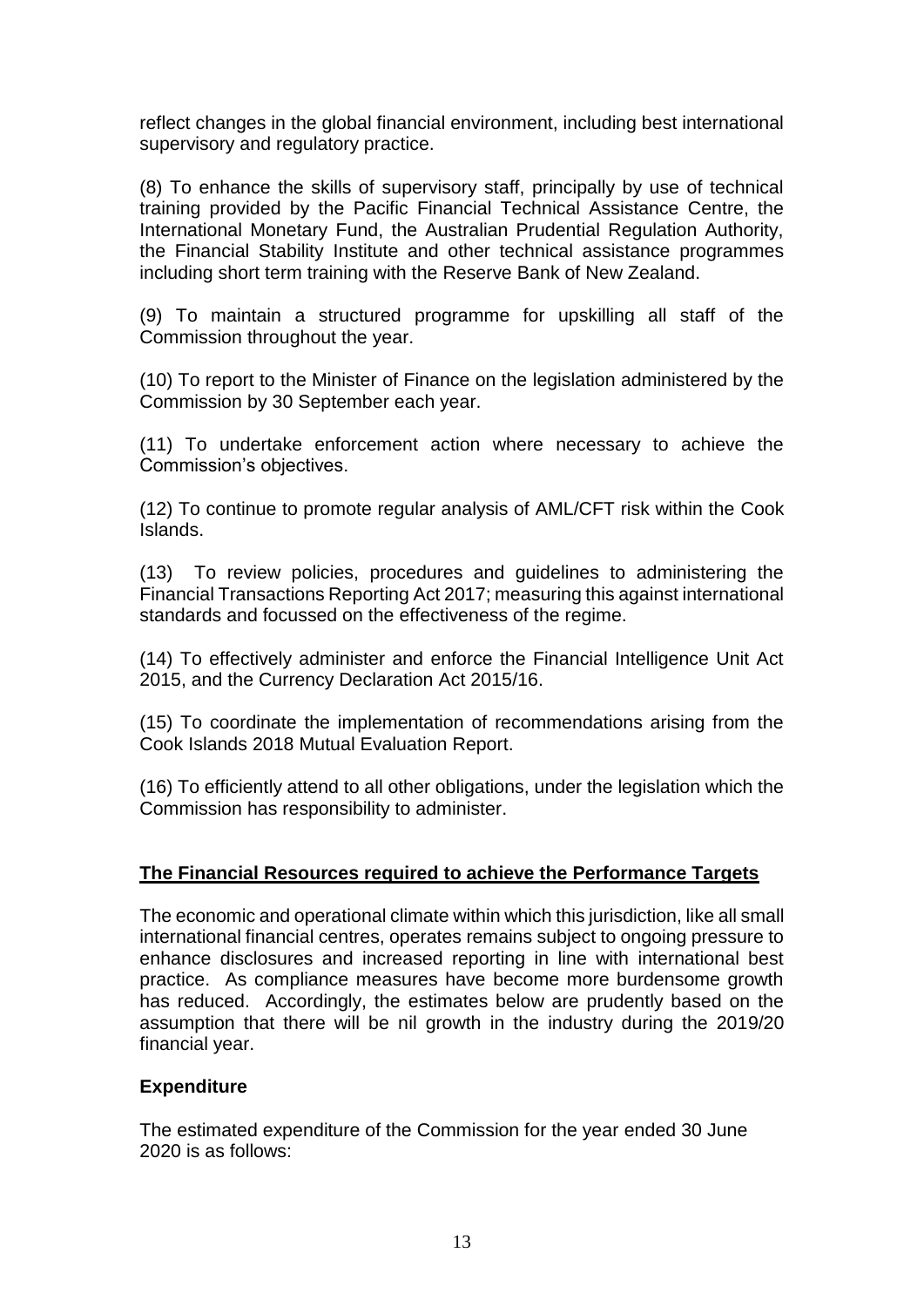| <b>PERSONNEL</b>                           | \$      | \$        |
|--------------------------------------------|---------|-----------|
| Salaries (incl Superannuation)             | 785,000 |           |
| <b>Staff Training, Travel and Expenses</b> | 34,200  |           |
|                                            |         | 819,200   |
| <b>BOARD</b>                               |         |           |
| Fees                                       | 84,000  |           |
| <b>Expenses</b>                            | 6,200   |           |
|                                            |         | 90,200    |
| <b>COMMISSIONER</b>                        |         |           |
| <b>Contractual Expenses</b>                | 2,500   |           |
| Entertainment                              | 1,500   |           |
| <b>Travel</b>                              | 15,000  |           |
|                                            |         | 19,000    |
| <b>DEPUTY COMMISSIONER</b>                 |         |           |
| <b>Contractual Expenses</b>                | 500     |           |
| Travel                                     | 10,000  |           |
|                                            |         | 10,500    |
| <b>HEAD OF THE FIU</b>                     |         |           |
| <b>Contractual Expenses</b>                | 39,240  |           |
| Entertainment                              | 500     |           |
| <b>Travel</b>                              | 10,000  |           |
|                                            |         | 49,740    |
| <b>OPERATING EXPENSES</b>                  |         |           |
| <b>Audit Fee</b>                           | 3,000   |           |
| <b>Advertising &amp; Promotion</b>         | 2,400   |           |
| <b>Bank Fees</b>                           | 1,500   |           |
| Cleaning                                   | 5,600   |           |
| Communications                             | 9,000   |           |
| Computer Costs (incl FIU-in-the-Box)       | 32,000  |           |
| <b>Conferences &amp; Workshops</b>         | 12,000  |           |
| <b>Depreciation (Fixed Assets)</b>         | 30,750  |           |
| Amortisation (Software)                    | 49,000  |           |
| Electricity                                | 14,400  |           |
| <b>Expensed Equipment</b>                  | 4,000   |           |
| <b>General Expenses</b>                    | 4,000   |           |
| Insurance                                  | 4,500   |           |
| Maintenance                                | 4,000   |           |
| <b>Motor Vehicle Expenses</b>              | 4,800   |           |
| <b>Office Rental</b>                       | 33,000  |           |
| <b>Office Supplies</b>                     | 6,000   |           |
| <b>Online Registry Operating Expenses</b>  | 39,600  |           |
| <b>Operation Costs</b>                     | 15,000  |           |
| <b>Professional Services</b>               | 20,000  |           |
| <b>Subscriptions</b>                       | 28,000  |           |
|                                            |         |           |
| <b>TOTAL EXPENDITURE</b>                   |         | 322,550   |
|                                            |         |           |
| <b>TOTAL OUTGOINGS</b>                     |         | 1,311,190 |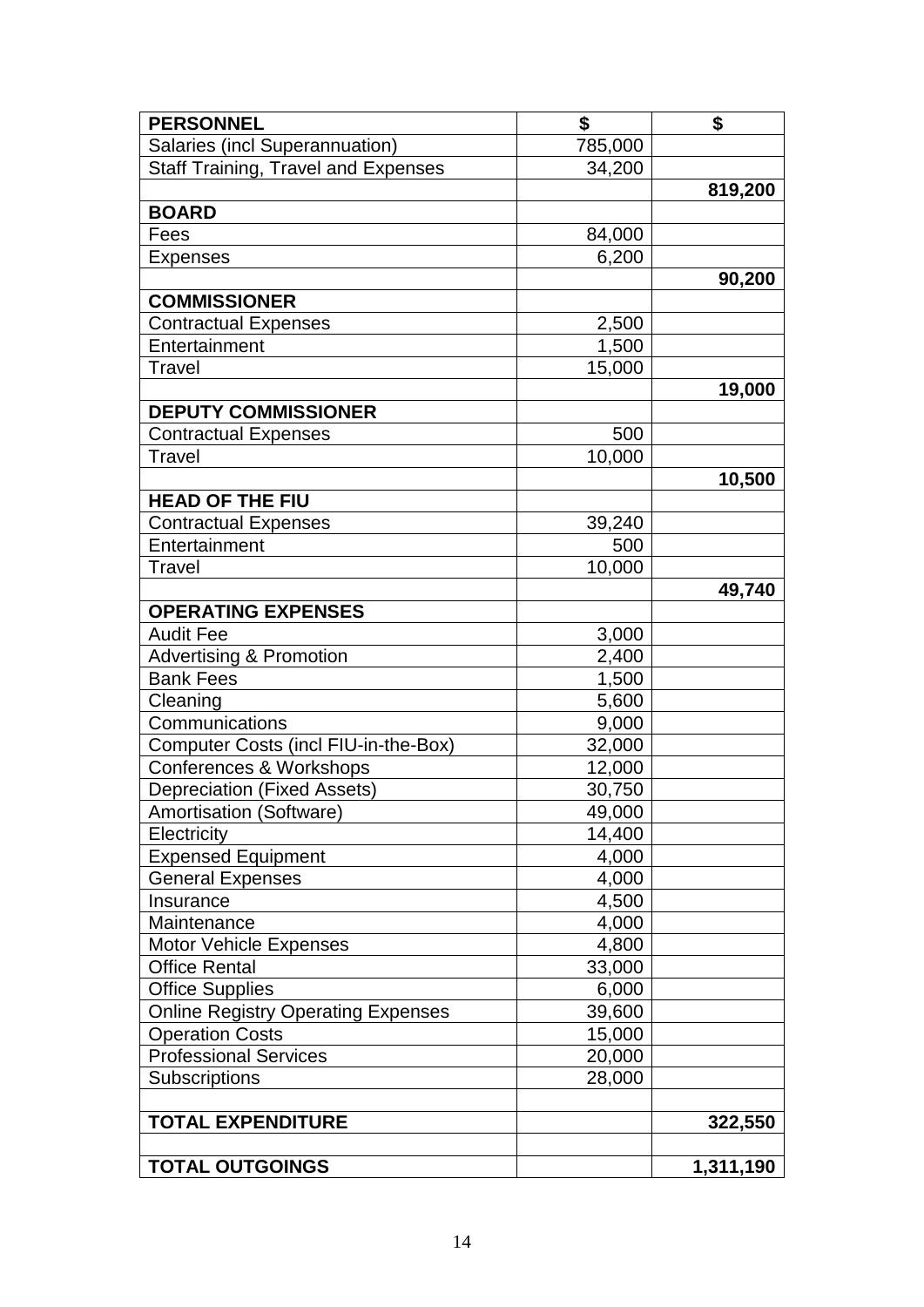#### **Revenue**

The financial resources available to the Commission to carry out its undertaking and to achieve its performance targets are:

(a) All licence, registration and miscellaneous fees payable under the following enactments:

Banking Act 2011 Captive Insurance Act 2013 Foundations Act 2012 Insurance Act 2008 International Companies Act 1981/82 International Partnerships Act 1984 International Trusts Act 1984 Limited Liability Companies Act 2008 Money-changers and Remittance Businesses Act 2009 Trustee Companies Act 2014

The estimated fees from these sources for the year 1 July 2019 to 30 June 2020 are \$1,336,759 (net of VAT).

Although all amounts are in New Zealand dollars, registry fees payable to the Commission are denominated in US dollars and income is therefore subject to currency exchange fluctuations. The rate of \$0.74 was used to prepare these figures.

These estimates are based on the number of international companies, trusts, limited liability companies and foundations remaining in line with the actual 2018 registry numbers.

A further amount of miscellaneous operating revenue and interest totalling \$92,815 is also expected to be generated.

#### **The estimated revenue is as follows:**

| <b>REVENUE</b>                     |         |
|------------------------------------|---------|
| <b>Bank Licences</b>               | 55,391  |
| <b>Insurance Licences</b>          | 18,609  |
| <b>Trustee Company Licences</b>    | 36,175  |
| Foundations                        | 19,036  |
| <b>International Companies</b>     | 338,778 |
| <b>International Trusts</b>        | 779,191 |
| <b>Limited Liability Companies</b> | 89,579  |
| <b>Miscellaneous Revenue</b>       | 92,815  |
|                                    |         |
| <b>TOTAL REVENUE</b>               | 1,429,5 |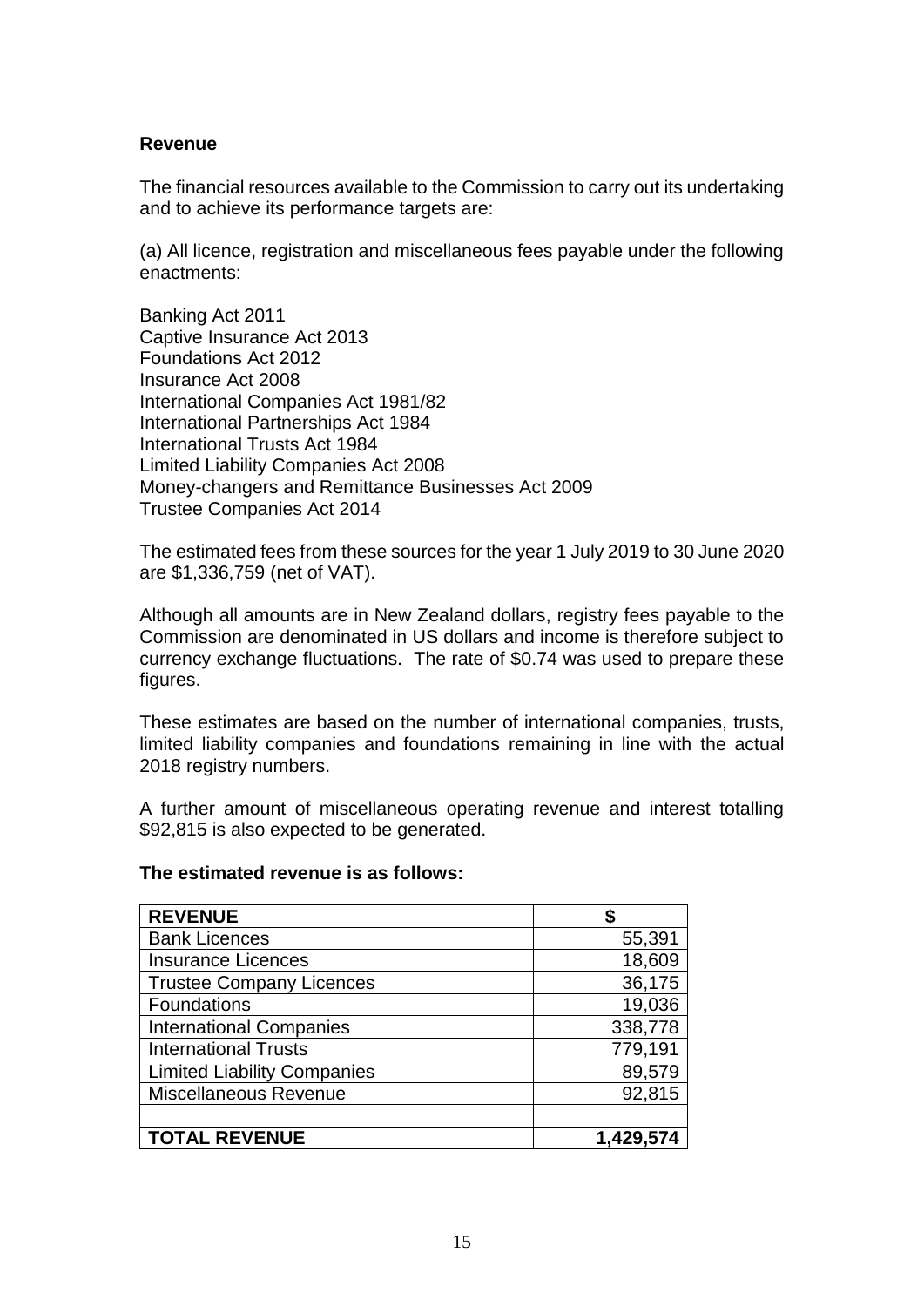In accordance with section 24(2) of the Financial Supervisory Commission Act 2003, excess funds will be paid to the Cook Islands Government. It is anticipated that the Commission will return an excess to government of \$118,000 during the 2019/20 financial year.

## **For the year ended 30 June 2021 income and expenditure is projected as follows:**

| <b>REVENUE*</b>                           |         | 1,429,574     |
|-------------------------------------------|---------|---------------|
|                                           |         |               |
| <b>EXPENDITURE</b>                        |         |               |
| Personnel expenses including Board        | 911,240 |               |
| Operating expenses including Depreciation | 399,950 |               |
|                                           |         | (1, 311, 190) |
| <b>EXCESS</b>                             |         | 118,384       |

\*The exchange rate used for this calculation is US\$0.74; NZ\$1.00.

## **The costs, if any, to the Commission in applying Government's policies.**

In applying the government's accounting policies, the Commission will incur amortisation expense of \$19,643 in relation to the online registry software for the year ended 30 June 2020. This intangible asset was obtained at no direct cost to the Commission, via funding from the New Zealand Aid programme, but is required to be amortised in line with government policy.

# **The Accounting Policies of the Commission**

The General Accounting Policies of the Commission for the year ended 30 June 2020, and for the subsequent financial years, will be as follows:

#### **Basis of Preparation of Accounts**

(i) Reporting Entity

The financial statements are for the Financial Supervisory Commission, which is considered to be an agency of the Crown. The Financial Supervisory Commission carries out services as mandated under the Financial Supervisory Commission Act 2003.

(ii) Statement of Compliance The financial statements are prepared in accordance with the Ministry of Finance and Economic Management Act 1995/96 and with the International Public Sector Accounting Standards issued by the International Public Sector Accounting Standards Board.

#### (iii) Measurement Base

The financial statements will be prepared on a going concern basis and the accounting policies will be applied consistently throughout the period.